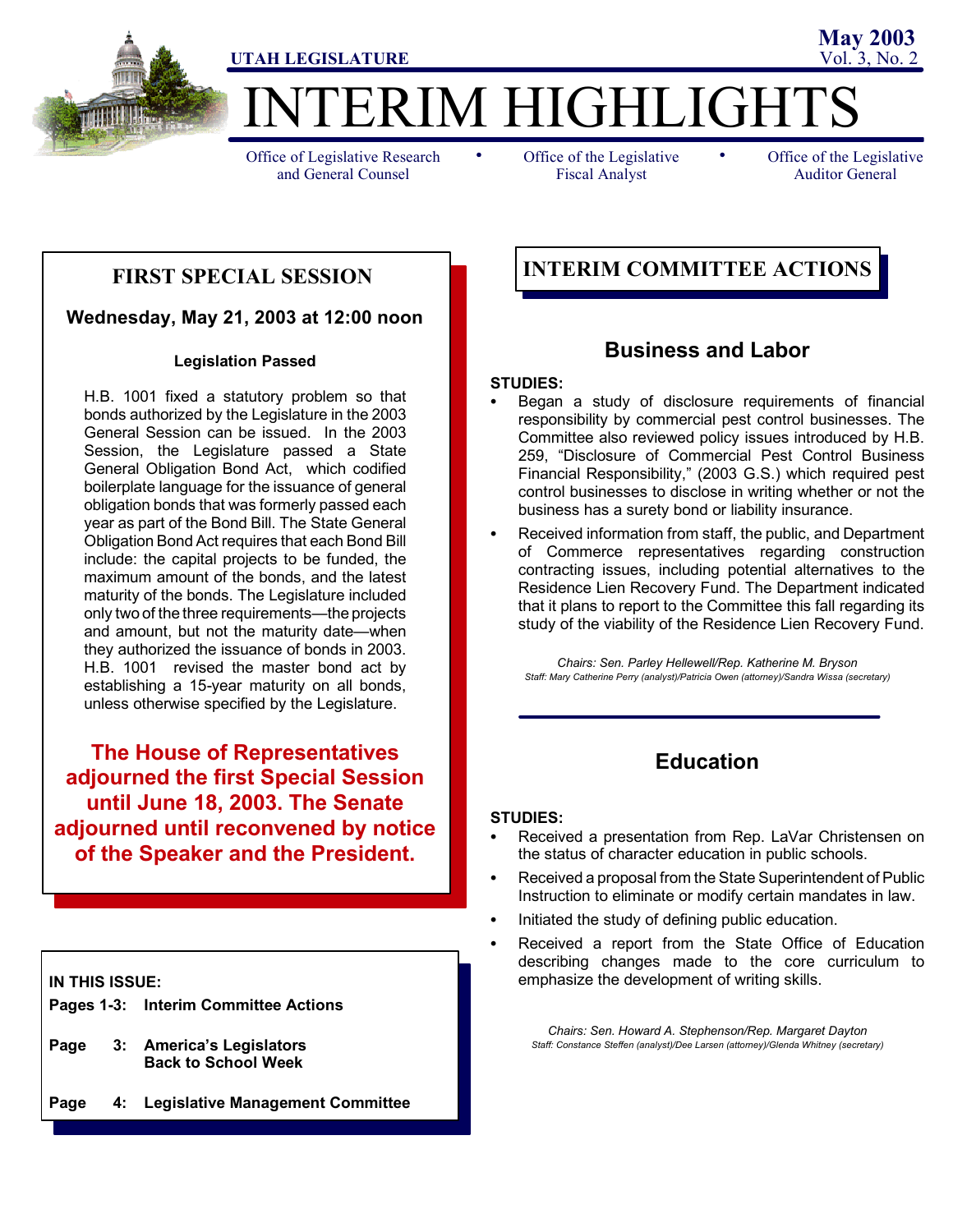# **Government Operations**

### **STUDIES:**

- Discussed criteria for evaluating certain state boards and commissions for possible repeal.
- Discussed draft legislation, "Criminalizing the Sale, Gift, or Receipt of Personal Information from Government Records."

### **ACTIONS:**

- Recommended H.B. 1001, "Amendments to Master Bond Act." This bill amends provisions governing the maturity dates of bonds and provides that, in the absence of any maturity requirements established by the Legislature, bond maturity dates may not be later than 15 years after the date of delivery of the bonds.
- Conducted a sunset review of the Resource Development Coordinating Committee (RDCC). The Committee directed staff to draft legislation extending RDCC's sunset date by one year and directed RDCC to report in more detail to the Committee next year to justify authorization beyond the additional one year.

*Chairs: Sen. John W. Hickman/Rep. James A. Ferrin Staff: John Cannon (analyst)/John Fellows (attorney)/Cassandra Bauman (secretary)*

# **Health and Human Services**

**STUDY:** Reviewed the use and projected income of tobacco settlement agreement monies.

### **REPORTS:**

- Received a report from a Medicaid consultant on pharmaceutical spending and cost containment in Utah's Medicaid program.
- Received reports from representatives of Medicaid, low-income persons, the nursing profession, the health insurance industry, and the Department of Insurance on what is needed to ensure the success of Utah's health care system.

*Chairs: Sen. David H. Steele/Rep. Mike Thompson Staff: Mark Andrews (analyst)/Catherine Dupont, Stacey Snyder (attorneys)/Joy Miller (secretary)*

# **Judiciary**

### **REPORTS:**

- Received a report regarding the effectiveness of premarital counseling programs which indicated that such programs are generally effective in producing immediate and short-term gains in interpersonal skills and overall relationship quality.
- Received a report on Utah's merit-based judicial selection process, with an emphasis on the standards for judicial performance which form the basis for the Judicial Council's judicial certification process.

**ACTION:** Created a subcommittee to evaluate minority advisory councils to ensure that these councils adequately serve the State's growing minority population.

*Chairs: Sen. David L. Gladwell/Rep. Ben C. Ferry Staff: Jerry Howe (analyst)/Esther Chelsea-McCarty (attorney)/Cassandra Bauman (secretary)*

# **Law Enforcement and Criminal Justice**

### **STUDIES:**

- Received a presentation from the State Office of Education regarding the benefits of prison education in rehabilitating inmates, reducing recidivism rates, and providing cost savings to the State.
- Received a presentation from the Department of Corrections regarding the presence of illegal drugs in prison. The Department indicated that it has a 1% positive test rate for illegal drug use compared to the national average of 3%. The Department discussed ways that illegal drugs are brought into the prison and the measures they take to effectively address the problem.

*Chairs: Sen. D. Chris Buttars/Rep. DeMar "Bud" Bowman Staff: Chyleen Arbon (analyst)/Susan Creager Allred (attorney)/Tracey Fredman (secretary)*

### **Natural Resources, Agriculture, and Environment**

**STUDY:** Discussed the development of a new Bureau of Land Resource Management Plan in Utah, which is a land use decision-making document that guides management decisions in specific areas.

### **REPORTS:**

- Received a report from the Natural Resources Conservation Service and the Division of Water Resources on current precipitation, snowpack, and runoff conditions in Utah.
- Received reports on the impact of drought on wildlife management plans, grazing permits, farmers and ranchers, and state parks.
- Received a report from the State Veterinarian on Department of Agriculture and Food testing of trichomoniasis, a venereally transmitted disease of cattle that results in varying degrees of reproductive inefficiency, usually early embryonic death.

*Chairs: Sen. Beverly Evans/Rep. Craig W. Buttars Staff: Brian Allred (analyst)/Jeanenne Larson (attorney)/Joy Miller (secretary)*

# **Political Subdivisions**

### **STUDIES**:

- Received comments on whether to repeal a section in the Utah Constitution that prohibits municipalities from selling or otherwise disposing of waterworks, water rights, or sources of water.
- Received comments on whether and under what conditions a county, municipality, or special district should have the power to condemn water rights.
- Received information on the recall or removal of elected officials.

*Chairs: Sen. Carlene M. Walker/Rep. Kory M. Holdaway Staff: Joseph Wade (analyst)/Robert Rees (attorney)/Wendy Bangerter (secretary)*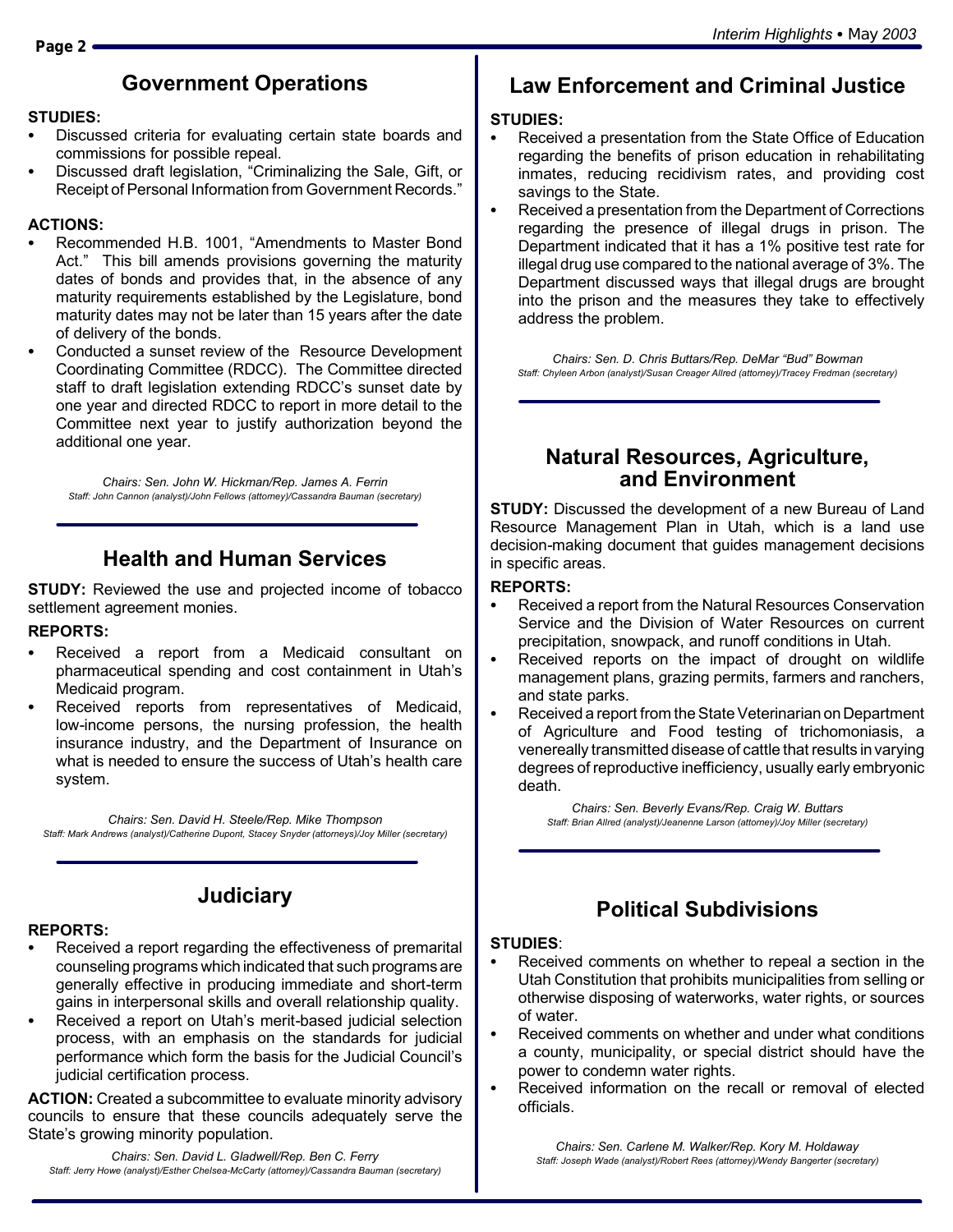## **Public Utilities and Technology**

#### **REPORTS:**

- Received an electronic presentation on how a law becomes a rule and how the Public Service Commission has implemented the Administrative Rulemaking Act.
- Received a report on the access to and rates of interstate rights of way by telecommunication providers and on the current laws and rules governing this process. The Committee also heard a report from the 2002 Competition in Telecommunication Industry Task Force on this issue.

*Chairs: Sen. Leonard M. Blackham/Rep. Stephen H. Urquhart Staff: Richard North (analyst)/Thad LeVar (attorney)/Jennifer Markham (secretary)*

### **Revenue and Taxation**

**REPORT:** Received a report from the Legislative Auditor General regarding a new management information system developed by the Utah State Tax Commission. This system, called "UTAX," was meant to improve the collection of delinquent taxes, improve the licensing and tax payment process for motor vehicles, and unify computer systems for various types of taxes. **STUDIES:**

- Reviewed a proposal for a tax expenditure budget. Under this proposal, the Utah State Tax Commission would bi-annually provide an estimate of the revenue effects of individual income tax and corporate franchise and income tax credits and deductions from federal taxable income.
- Reviewed a proposal from the Utah Association of Counties to place the property tax revenue from disputed property tax values in an escrow account.
- Reviewed the implementation of the age based uniform fee imposed on certain motor vehicles.

*Chairs: Sen. Curtis S. Bramble/Rep. Wayne A. Harper Staff: Bryant Howe (analyst)/Rebecca Rockwell (attorney)/Sandra Wissa (secretary)*

### **Transportation**

#### **STUDIES:**

- Received an update on the Legacy Parkway and 11400 South/I-15 Interchange. A Supplemental Environmental Impact Statement is expected to be completed in the spring of 2004, and UDOT will rebid the Legacy Parkway project when all federal approvals are received.
- Received a presentation on UDOT's recommendations to update the Utah Traffic Code with changes that have been implemented in the Manual on Uniform Traffic Control Devices of Streets and Highways, which is the accepted nationwide standard, and considered draft legislation to make the changes.
- Received a presentation on driver license requirements and whether legal presence should be added to those requirements.

*Chairs: Sen. Dan R. Eastman/Rep. Joseph G. Murray Staff: Benjamin Christensen (analyst)/Shannon Halverson (attorney)/Jennifer Markham (secretary)*

### **Workforce Services & Community and Economic Development**

#### **STUDIES:**

- Received information on unemployment insurance benefits for self-employed individuals and the possibility of exempting corporate officers from unemployment insurance taxes.
- Received an overview of the Family Employment Program administered by the Department of Workforce Services.
- Received a proposal to increase funding for Utah tourism promotion.

**ACTION:** Directed staff to open a committee bill file for Temporary Assistance for Needy Families reauthorization.

*Chairs: Sen. Scott Jenkins/Rep. David N. Cox Staff: Jami Momberger (analyst)/Jim Wilson (attorney)/Glenda Whitney (secretary)*



**AMERICA'S LEGISLATORS BACK TO SCHOOL WEEK** September 22 - 26, 2003



*Get ready!* America's Legislators Back to School Week, part of NCSL's Trust for Representative Democracy, is designed to help students understand the pressures and conflicts legislators face and to help legislators understand how students feel about issues that affect their lives. To meet these objectives, legislators and students interact in informal discussions, participate in mock sessions or simulated public hearings, and even draft bills together during this annual event.

Utah ranked #1 in the nation last year with 92% of the Legislature participating (as noted in the March 2003 issue of State Legislatures magazine). Legislators reached 5,500 students in 90 Utah schools.

The Legislature passed S.C.R. 3, "Resolution Designating Legislators Back to School Week," in the 2003 General Session, which encourages all legislators to participate in this event

Information, materials, and lesson plans are available at www.ncsl.org/public/backsch.htm. Legislators will receive more detailed information this summer. Questions? Contact:

Shelley Day State Coordinator America's Legislators Back to School Week Office of Legislative Research and General Counsel (801) 538-1032 shelleyday@utah.gov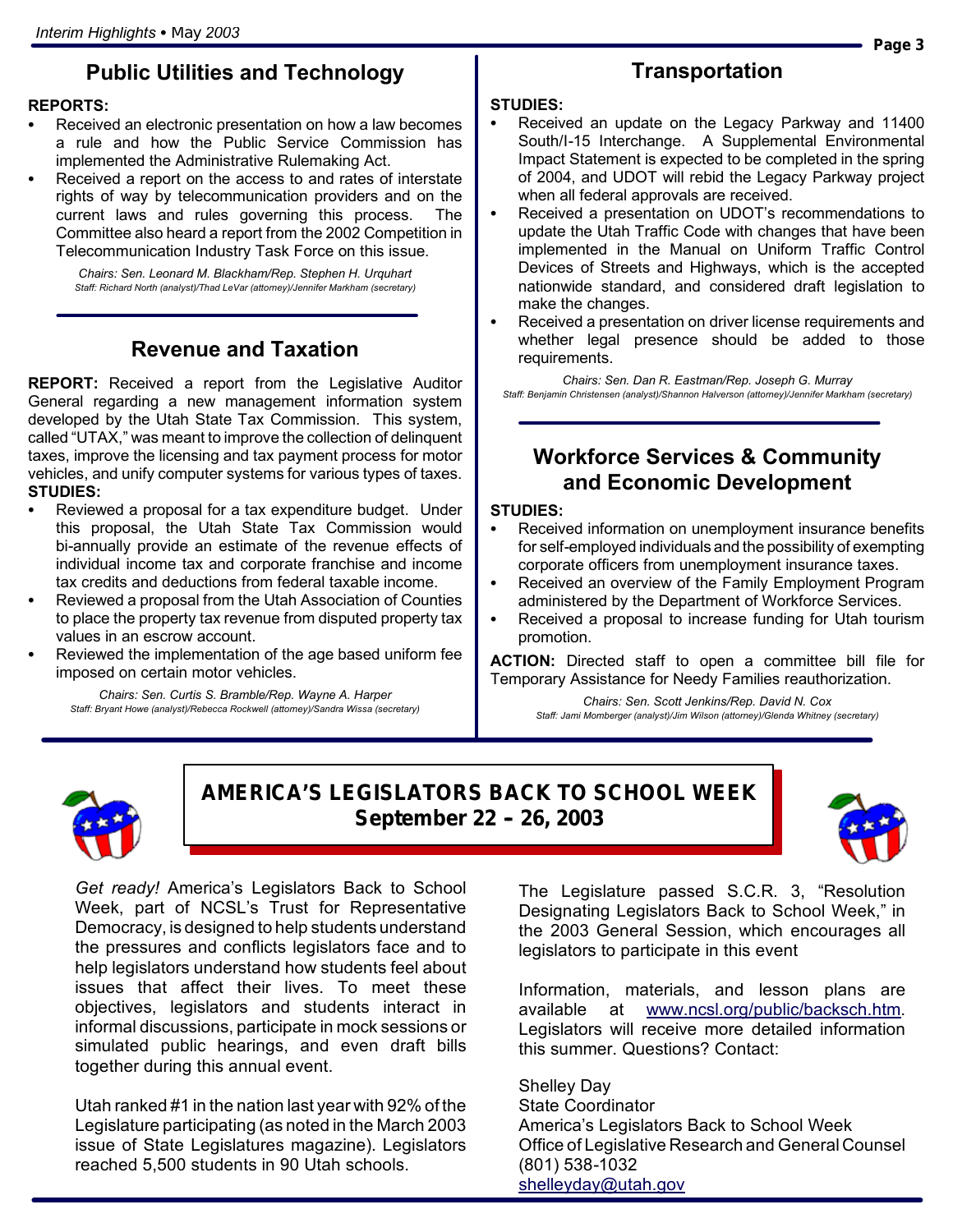### **LEGISLATIVE MANAGEMENT COMMITTEE**

#### **REPORTS**:

- Received a report from the Executive Director of the State Fair Park Authority discussing the need for additional funds in order to effectively operate the park.
- Received a report that during the 2003 General Session, the Legislature extended the sunset date for the Office of the Court Administrator from July 1, 2003 to July 1, 2008 and changed the sunset date for the Commission on Criminal and Juvenile Justice from July 1, 2012 to July 1, 2004.

#### **ACTIONS:**

- Authorized Legislative General Counsel to represent Sen. William Hickman and Rep. Steven Urquhart, who are named as defendants in the *Ivie v. State* case.
- Recommended that the Division of Facilities Construction and Management (DFCM) approve the \$1,000,000 settlement agreement on the University of Utah Housing Project on behalf of Design West, with \$300,000 comingfrom the DPIC Insurance, \$350,000 coming from DFCM and \$350,000 coming from Risk Management.
- Moved that the Natural Resources, Agriculture and Energy Interim Committee study the financial needs of the State Fair Park and report back to LMC as to whether this should be dealt with in a special session or the next general session.
- Approved changes in Legislative Management Polices entitled "Handling Records Requests."
- Approved recommendations from the Subcommittee on Oversight relative to the Pay Plan for legislative staff directors.
- Approved, disapproved, modified, or requested additional information on interim committee study item requests from the interim committees, commissions, and appropriation subcommittees.
- Assigned the following study items to the following interim committees:
	- "clue scoring" of homeowners' policies and public relations created by the Department of Insurance to the Business and Labor Interim Committee;
	- insuring of children separated by divorce who are living in another state to the Health and Human Services Interim Committee;

- the coordinating (through cross-referencing and consistency in the Utah Code) of the State's statute of limitations laws; the rights of parentage; and the need for coordination of the Uniform Trust Act and the Uniform Principal and Income Act (S.B. 150 and H.B. 299 respectively from last session) to the Judiciary Interim Committee; and

- whistle blower protection for employees to the Government Operations Interim Committee.

- Moved that LMC send a letter to the Judiciary Interim Committee to study the effectiveness of the Minority Affairs Office.
- Moved that the NCSL Planning Committee be authorized to pay legislative members for up to 11 meetings through July of 2004.
- Moved that H.B. 105, "Internet Privacy and Security Act," be referred to the Information Technology Commission and the Public Utilities and Technology Interim Committee.



*Editors: Chyleen A. Arbon and Mary Catherine Perry*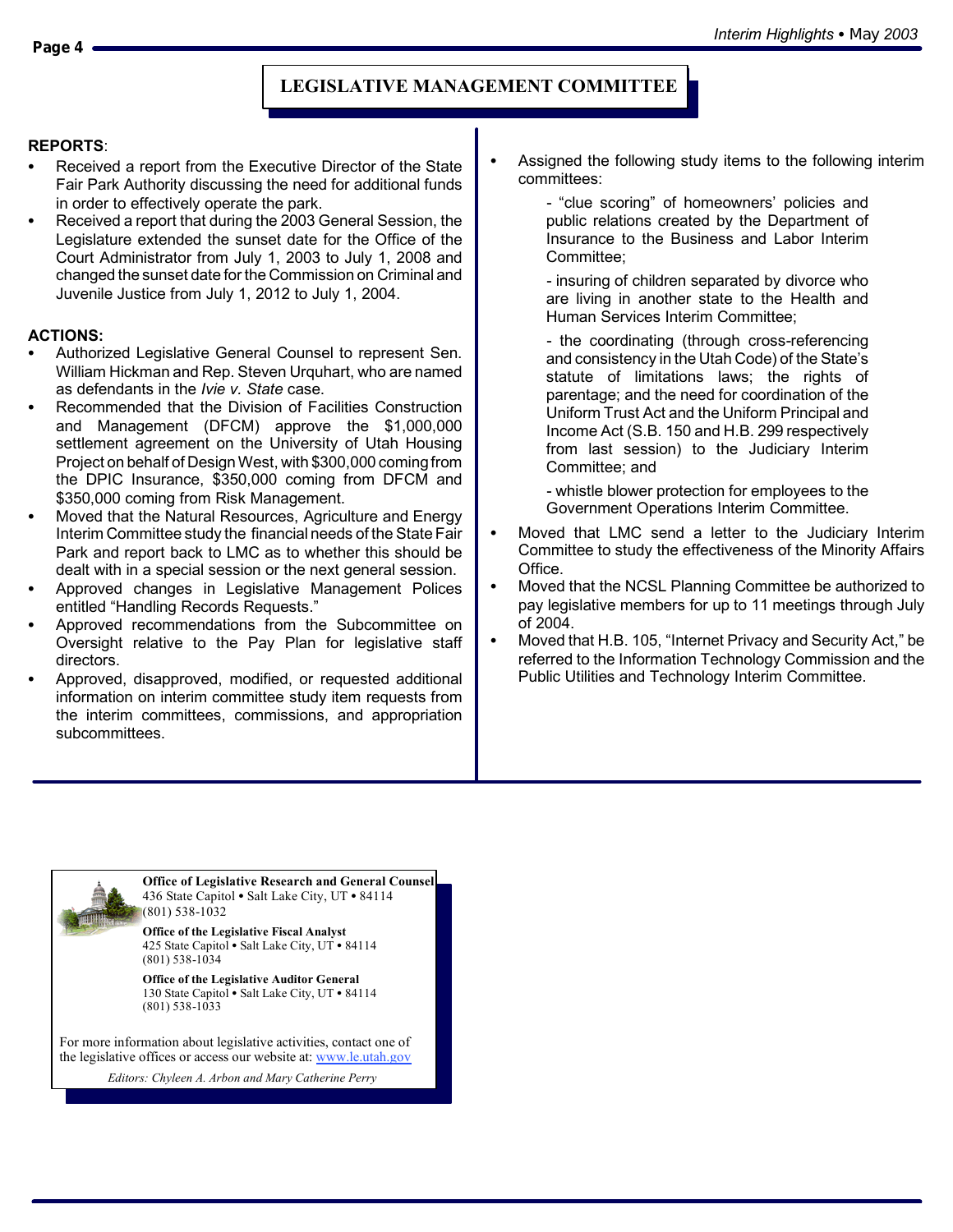

FISCAL HIGHLIGHTS

JOHN E. MASSEY, DIRECTOR

# **EXECUTIVE APPROPRIATIONS**

CO-CHAIRS :

SENATOR LEONARD BLACKHAM - REPRESENTATIVE RON BIGELOW

### **FY 2003 Revenue and Budget discussion**

Lynne Ward, Director of the Governor's Office of Planning and Budget, presented a proposal to deal with any projected revenue shortfalls in FY 2003 and subsequent fiscal years. In particular, she requested that legislation be passed in the May 21, 2003 special session to allow the Division of Finance to make certain transfers between funds to balance the budget when there is a deficit at the end of a fiscal year. According to Ms. Ward, this legislation would accommodate the Governor's plans to balance fiscal year FY 2003 without a need for a special session. John Fellows from Legislative Research and General Counsel explained how the process would work, the committee took no specific action.

### **REPORTS**

### **Report: Progress Report on the Health Benefits Study**

**Summary:** The preliminary report addressed the strategy for completing the Health Benefits Study. The study will examine cost reduction methods, including common benefit packages, standardization of co-pays, prescription drug "carve out" contracts, etc. The proposed strategy for the study will include:

- Gathering & analyzing data from state funded agencies.
- Review current contracts for services, administrative charges, and provider network discounts.
- Report on the current benefits offered and costs of benefits provided to employees.
- Determine whether the State's annual expenses per member compare to those of other large private sector employers.

Recommendations for cost saving strategies will be provided, including, increased economies of scale, lower administrative costs, medical expense management, effective negotiated provider contracts, drug pricing, and comparability of costs and benefits across all State agencies

**Committee Action:** The committee approved the continuation of the health and dental benefits study, and approved the issuance of an RFP to aid in the completion of the report.

**Staff Contacts:** Boyd Garriott, Spencer Pratt, Mike Kjar, Ben Leishman

### **Report: Progress Report on the Prison Medical Services Study**

**Summary:** The Analyst presented a preliminary report to offer information on the cost of providing medical services within the Utah Department of Corrections (UDC). The report found the following:

- The total cost of providing inmate health care rises and falls in relation to total inmate counts. Personnel expenses, outside medical care, and pharmaceuticals, drive inmate health care costs.
- The UDC Bureau of Clinical Services significantly reduced liability, spending only \$13,400 last year to successfully defend claims.
- Both UDC clinic operations (Draper and Gunnison) hold certification from the National Commission on Correctional Health Care

Overall, the Analyst found that the Bureau of Clinical Services operates efficiently but recommended that the Legislature seek outside counsel to verify potential areas for cost savings.

**Committee Action:** An RFP for consulting services will be issued to finalize the report.

**Staff Contacts:** Kevin Walthers, Gary Ricks, Jonathan Ball, Tyson Vandenakker

425 STATE CAPITOL • SALT LAKE CITY, UTAH • 84114 PHONE: (801) 538-1034 BEN LEISHMAN, EDITOR